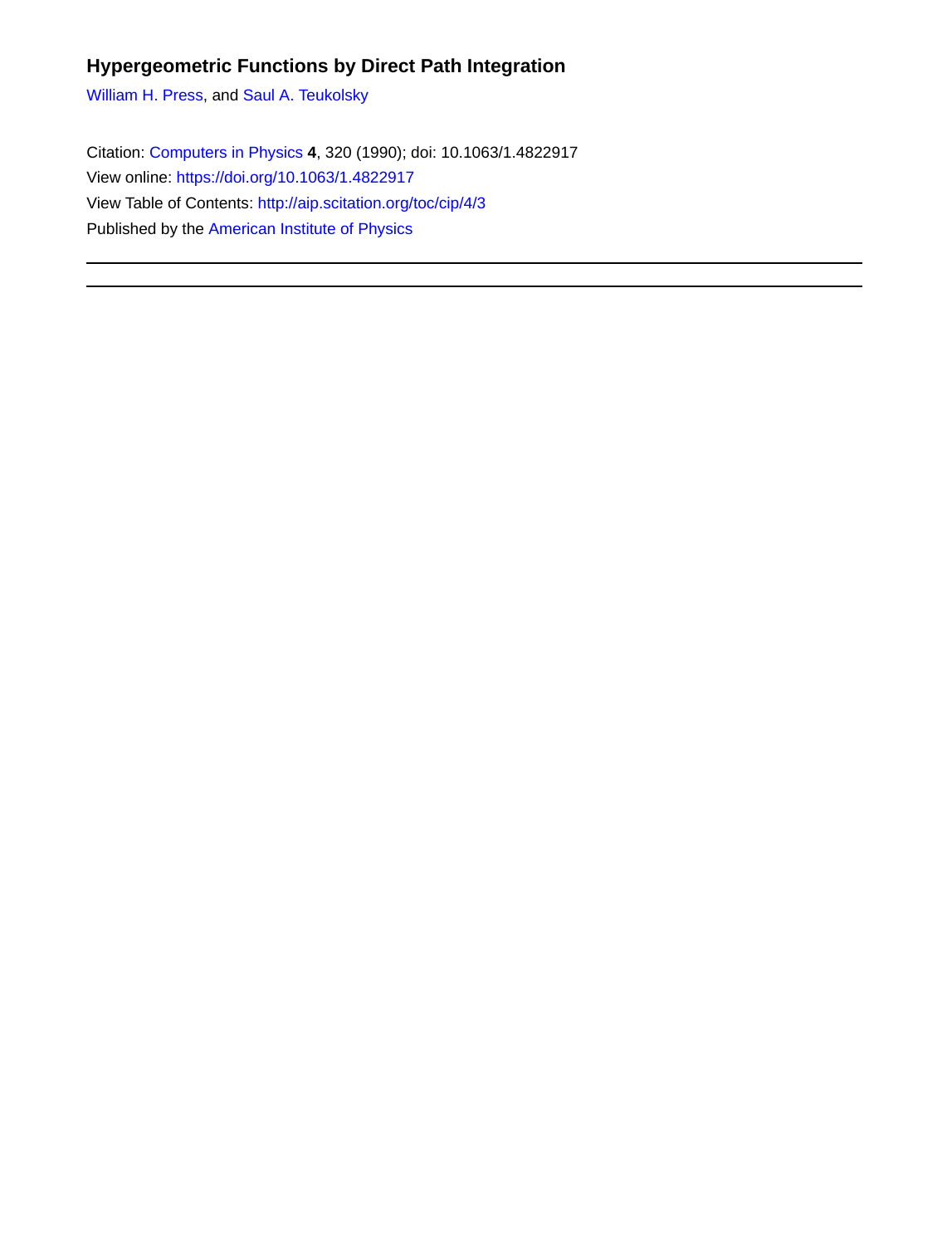

# **Hypergeometric Functions By Direct Path Integration**

William H. Press and Saul A. Teukolsky

The proverb, "the longest way round is the shortest way home," dating from the 17th century, applies as well to present-day computer programming. The technique of choice in many real-life computations is not he proverb, "the longest way round is the shortest way home," dating from the 17th century, applies as well to present-day computer programming. The necessarily the most efficient or elegant one, but may instead be the one that is quick to program and easy to check.

An example is the calculation of a special function, perhaps a complex valued function of a complex variable, that has many different parameters, or asymptotic regimes, or both. Use of the usual tricks (series, continued fractions, rational function approximations, recurrence relations, and so forth) may result in a patchwork program with tests and branches to different formulas. While such a program may be highly efficient in execution, it is frequently not the "shortest way home" if you need to write and debug it yourselfjust to get a few (or a few thousand) function values.

A different technique of considerable generality is direct integration of a function's defining differential equation-an *ab initio* integration for each desired function value- along a path in the complex plane if necessary. While this may at first seem like swatting a fly with a golden brick, it turns out that when you already have the brick, and the fly is asleep right under it, all you have to do is let it fall!

As a specific example, let us consider the complex hypergeometric function  ${}_{2}F_{1}(a,b,c;z)$ , which is defined as the analytic continuation of the so-called hypergeometric series,

$$
{}_{2}F_{1}(a,b,c;z)
$$
\n
$$
= 1 + \frac{ab}{c} \frac{z}{1!} + \frac{a(a+1)b(b+1)}{c(c+1)} \frac{z^{2}}{2!} + \cdots + \frac{a(a+1)\cdots(a+j-1)b(b+1)\cdots(b+j-1)}{c(c+1)\cdots(c+j+1)} \times \frac{z^{j}}{j!} + 1 \cdots
$$
\n(1)

The series converges only within the unit circle  $|z| < 1$ (see Ref. 1), but one's interest in the function is often not confined to this region.

The hypergeometric function  ${}_{2}F_{1}$  is a solution (in fact, *the* solution that is regular at the origin) of the hypergeometric differential equation, which we can write as

$$
z(1-z)F'' = abF - [c - (a+b+1)z]F'.
$$
 (2)

Here, prime denotes *d* / *dz*. One can see that the equation has regular singular points at  $z = 0,1$ , and  $\infty$ . Since the desired solution is regular at  $z = 0$ , the values 1 and  $\infty$  will in general be branch points. If we want  ${}_{2}F_{1}$  to be a single-valued function, we must have a branch cut connecting these two points. A conventional position for this cut is along the positive real axis from 1 to  $\infty$ , though we may wish to keep open the possibility of altering this choice for some applications,

Let us look now to our golden brick, namely, the elaborate machinery that we have available for the integration of a set of ordinary differential equations. Most subroutine libraries contain a high-level, "blackbox" routine that integrates such a set from initial conditions at one value of a (real) independent variable to final conditions at some other value of the independent variable, while automatically adjusting its internal step size to maintain some specified accuracy. Not unexpectedly, we are partial to the routine in the *Numerical*  $Recipes^{2-4}$  books, which is called odeint and, in one incarnation, calculates its individual steps with a sophisticated Bulirsch-Stoer technique,

Suppose that we know values for  $F$  and its derivative  $F'$  at some value  $z_0$ , and that we want to find  $F$  at some other point  $z_1$  in the complex plane. The straight-line path connecting these two points is parametrized by

$$
z(s) = z_0 + s(z_1 - z_0),
$$
 (3)

with *s* a real parameter. The differential equation (2) can now be written as a set of two first-order equations,

$$
\frac{dF}{ds} = (z_1 - z_0)F',\n\frac{dF'}{ds} = (z_1 - z_0) \left( \frac{abF - [c - (a + b + 1)z]F'}{z(1 - z)} \right),
$$
\n(4)

to be integrated  $s = 0$  to  $s = 1$ . Here, F and F' are to be viewed as two independent complex variables; the fact that prime means d */dz* can be ignored. Moreover, the real and imaginary parts of Eq. (4) definea set of four *real* differential equations, with independent variable *s.* The compex arithmetic on the right-hand side can be viewed as mere shorthand for how the four components are to be coupled. It is precisely this point of view that gets passed to the routine odeint, since it knows nothing of either complex functions or complex independent variables.

It remains only to decide where to start, and what path to take in the complex plane, to get to an arbitrary point *z.* This is where consideration of the function's singularities, and the adopted branch cut, enter. Figure 1

*William H. Press is a professor of astronomy and physics at Harvard University. Saul A. Teukolsky is a professorofphysics and astronomy at Cornell University.*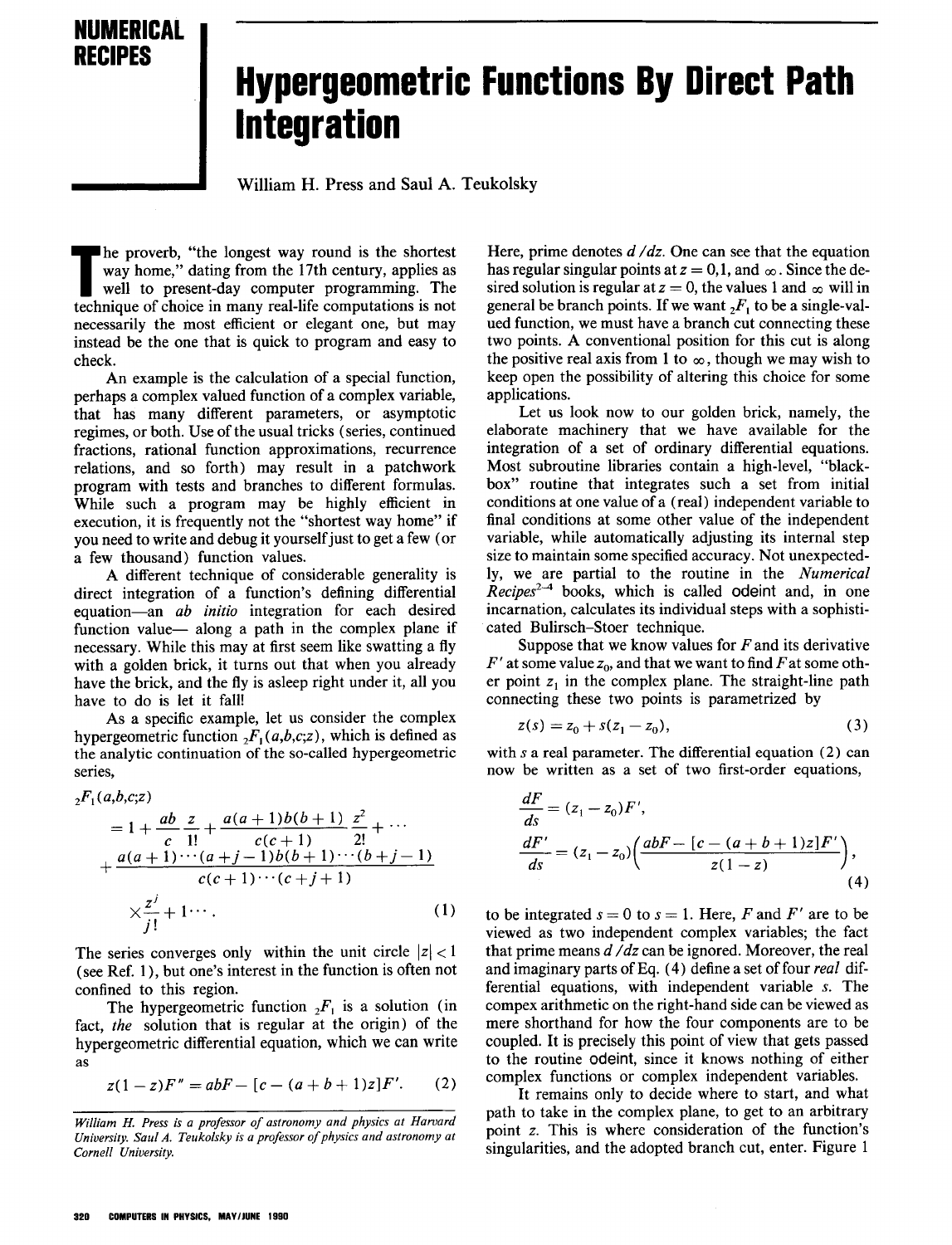### NUMERICAL RECIPES

shows the strategy that we adopt. For  $|z| \leq 1/2$ , the series in Eq. (1) will in general converge rapidly, and it makes sense to use it directly. Otherwise, we integrate along a straight-line path from one of the starting points  $( + 1/2, )$ 0) or  $(0, \pm 1/2)$ . The former choices are natural for  $0 < Re(z) < 1$  and  $Re(z) < 0$ , respectively. The latter choices are used for  $Re(z) > 1$ , above and below the branch cut; the purpose of starting away from the real axis in these cases is to avoid passing too close to the singularity at  $z = 1$  (see Fig. 1). The location of the branch cut is *defined* by the fact that our adopted strategy never integrates across the real axis for  $Re(z) > 1$ .



FIG. 1. Complex plane showing the singular points of the hypergeometric function, its branch cut, and some integration paths from the circle  $|z|=$  {where the power series converges rapidly) to other points in the plane.

Implementation of the subroutine hypgeo (Box I) is now straightforward, and is described by comments in the program. The machinery associated with odeint is only minimally intrusive, and need not even be completely understood: a common block with one zeroed variable, one subroutine call, and a prescribed format for the derivative routine hypdrv.

The subroutine hypgeo will fail, of course, for values of z too close to the singularity at 1. (If you need to approach this singularity, or the one at  $\infty$ , use the "linear transformation formulas" in Sec. 15.3 of Ref. 1.) Away from  $z = 1$ , and for moderate values of  $a, b, c$ , it is often remarkable how few steps are required to integrate the equations. A half-dozen is typical.

A number of variants on the procedure described thus far are possible, and easy to program. If successively called values of z are close together (with identical values of  $a, b$ , and  $c$ ), then you can save the state vector y and the corresponding value of z on each call, and use them as starting values for the next call. The incremental integration may then take only one or two steps. Avoid integrating across the branch cut unintentionally: The function value will be "correct," but not the one you want.

Alternatively, you may wish to integrate to some position by a dog-leg path that *does* cross the real axis

COMPLEX FUNCTION hypgeo(a,b,c,z) COMPLEX a,b,c,z, aa,bb,cc,zO,dz<br>EXTERNAL bsstep,hypdrv REAL EPS PARAMETER (EPS=1.e-6) Accuracy paran COMMON /hype/ aa.bb.cc.z0.dz USES bsstep, hypdrv, hypser, odeint Complex hypergeometric function  $_2F_1$  for complex a,  $b, c$  and  $z$ , by direct integration of the<br>hypergeometric equation in the complex plane. The branch cut is taken to lie along the real hypergeometric<br>axis,  $Re z > 1$ . COKPLEI y(2) TNTEGER nbad.nok, kmax. COMMON /path/ kmax Used by odeint. max-O if  $(real(z)*2+aimag(z)**2.10.0.25)$  then Use series... call  $hypser(a,b,c,z,hypgeo,y(2))$ return<br>else if  $(rcal(z).It.0.)$  then ...or pick a starting point for the path integration.  $z0 = \text{cm}$ plx $(-0.5.0.)$ else if  $(rcal(z) . 1e. 1.0)$  then  $z0 = \text{cm}$ plx(0.5,0.) else  $z0=cmplx(0.,sign(0.5,aimag(z)))$ endif<br>aa=a Load the common block, used to pass parameters "over the<br>head" of odeint to hypdrv.  $bb = b$  $cc = c$  $d$ z = z - z 0 call hypser(aa, bb, cc, z0, y(1), y(2)) Get starting function and derivative. call odeint(y,4,0.,1.,EPS,.1,.0001,nok,nbad, hypdrv,bsstep) The arguments to odøånt are the vector of independent variables, its length, the starting and<br>ending values of the dependent variable, the accuracy parameter, an initial guess for step size,<br>a minimum step size, the (retur  $hypqoo=v(1)$ return EIO SUBROUTINE hypdrv(s,y,dyds) REAL a  $COMPLEX Y(2), dyds(2), aa, bb, cc, z0, dz$ COMMON /hypg/ aa, bb, cc, z0, dz Derivative subroutine for the hypergeometric equation, see text equation (4).  $COMDIPY =$  $z = z0 + s * dz$  $dyds(1)=y(2)*dz$  $dyds(2) = (aa*bb*y(1)-(cc-(aa*bb+1.)*z)*y(2))*dz/(ze(1.-z))$ return **END** SUBROUTINE hypser(a,b,c,z,series,deriv) COMPLEX a, b, c, z, series, deriv Returns the hypergeometric series  $2F_1$  and its derivative, iterating to machine accuracy. For cable  $(z) \leq 1/2$  convergence is quite rapid. INTEGER n COMPLEX aa, bb, cc, fac, temp  $\begin{array}{c} \texttt{deriv} = \texttt{cmplx}(0., 0.) \ \texttt{fac} = \texttt{cmplx}(1., 0.) \end{array}$ temp=fac aa=a<br>bb=b ee ee  $do_1$   $n=1,1000$ fac=fac\*aa\*bb/cc dariv=dariv+fac. fac=fac\*z/n series=temp+fac if (series.eq.temp) return temp=series aa=aa+1. bb-bb+1.  $cc = cc + 1$ . enddo n pause 'convergence failure in hypser' ElD

 $\text{Re } z > 1$ , as a means of *moving* the branch cut. For example, in some cases you might want to integrate from  $(0, 1/2)$  to  $(3/2, 1/2)$ , and go from there to any point with  $Re\ z > 1$ . (If you are, for example, finding roots of a function by an iterative method, you do not want the integration for nearby values to take different paths around a branch point. If it does, your root finder will see discontinuous function values, and will likely not converge correctly!)